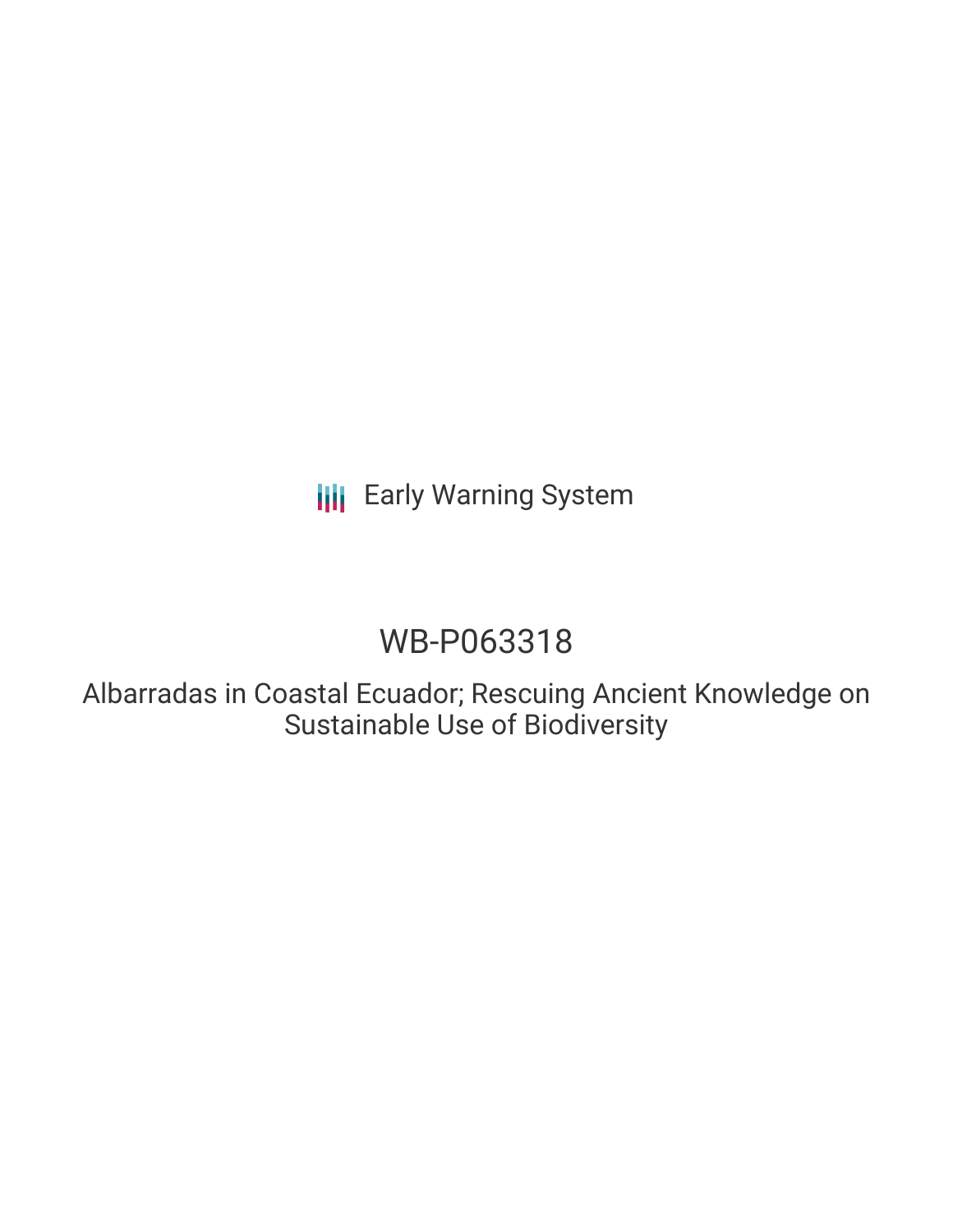

### **Quick Facts**

| <b>Countries</b>               | Ecuador         |
|--------------------------------|-----------------|
| <b>Financial Institutions</b>  | World Bank (WB) |
| <b>Bank Risk Rating</b>        | С               |
| <b>Borrower</b>                | Not informed    |
| <b>Investment Type(s)</b>      | Grant           |
| <b>Investment Amount (USD)</b> | $$0.80$ million |
| <b>Project Cost (USD)</b>      | \$0.80 million  |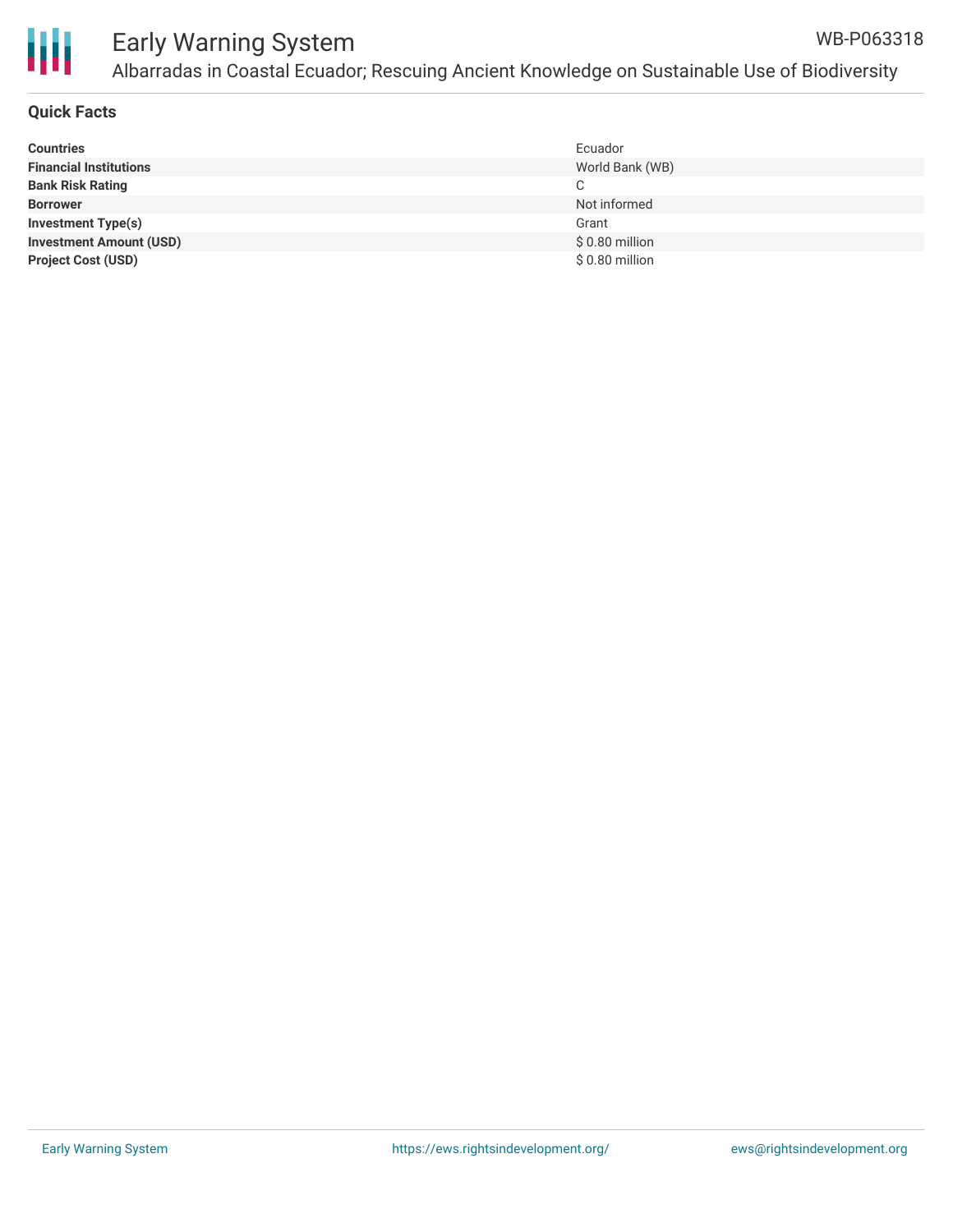

#### **Project Description**

There was no information at the time of the snapshot.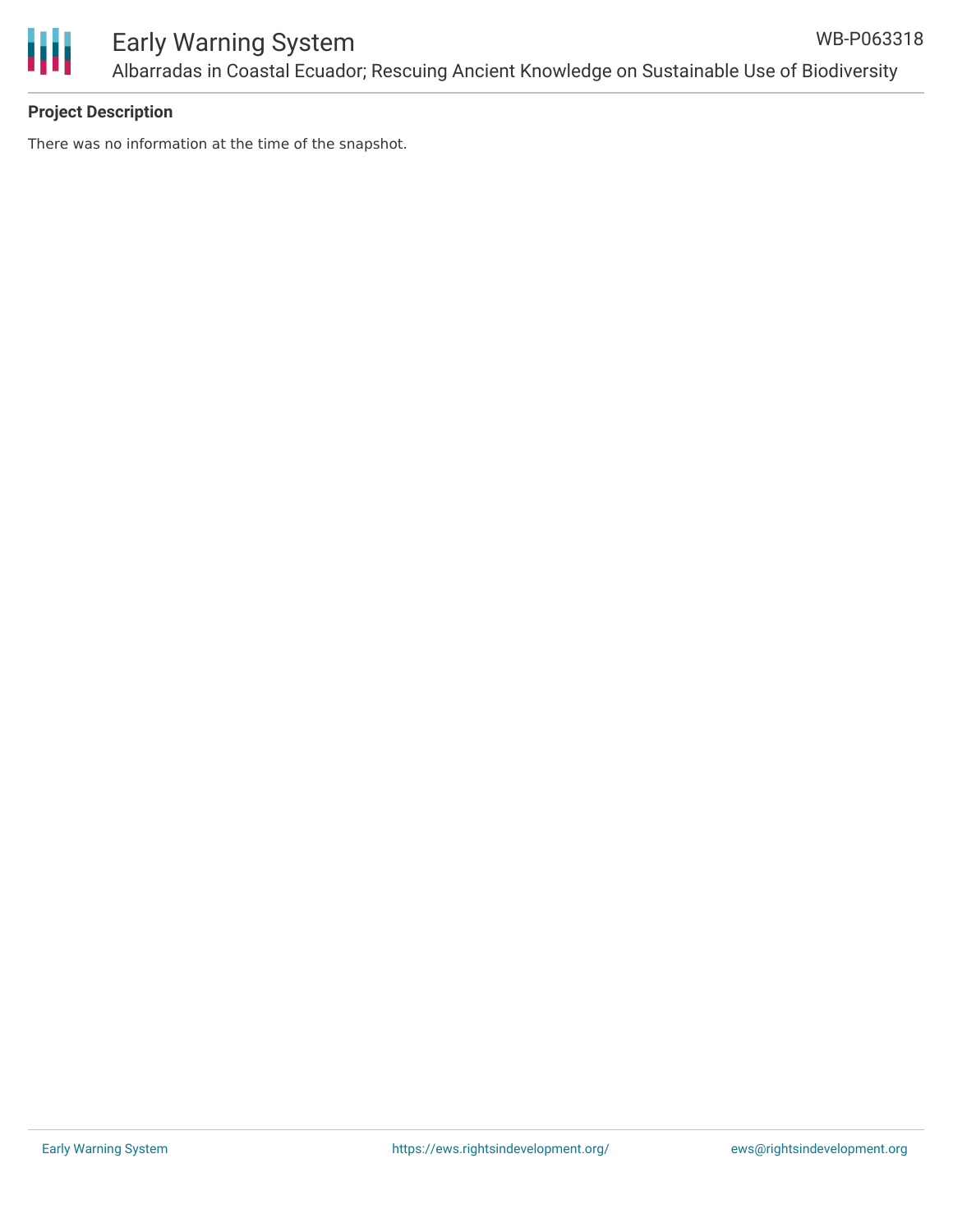

#### Early Warning System Albarradas in Coastal Ecuador; Rescuing Ancient Knowledge on Sustainable Use of Biodiversity WB-P063318

#### **Investment Description**

World Bank (WB)